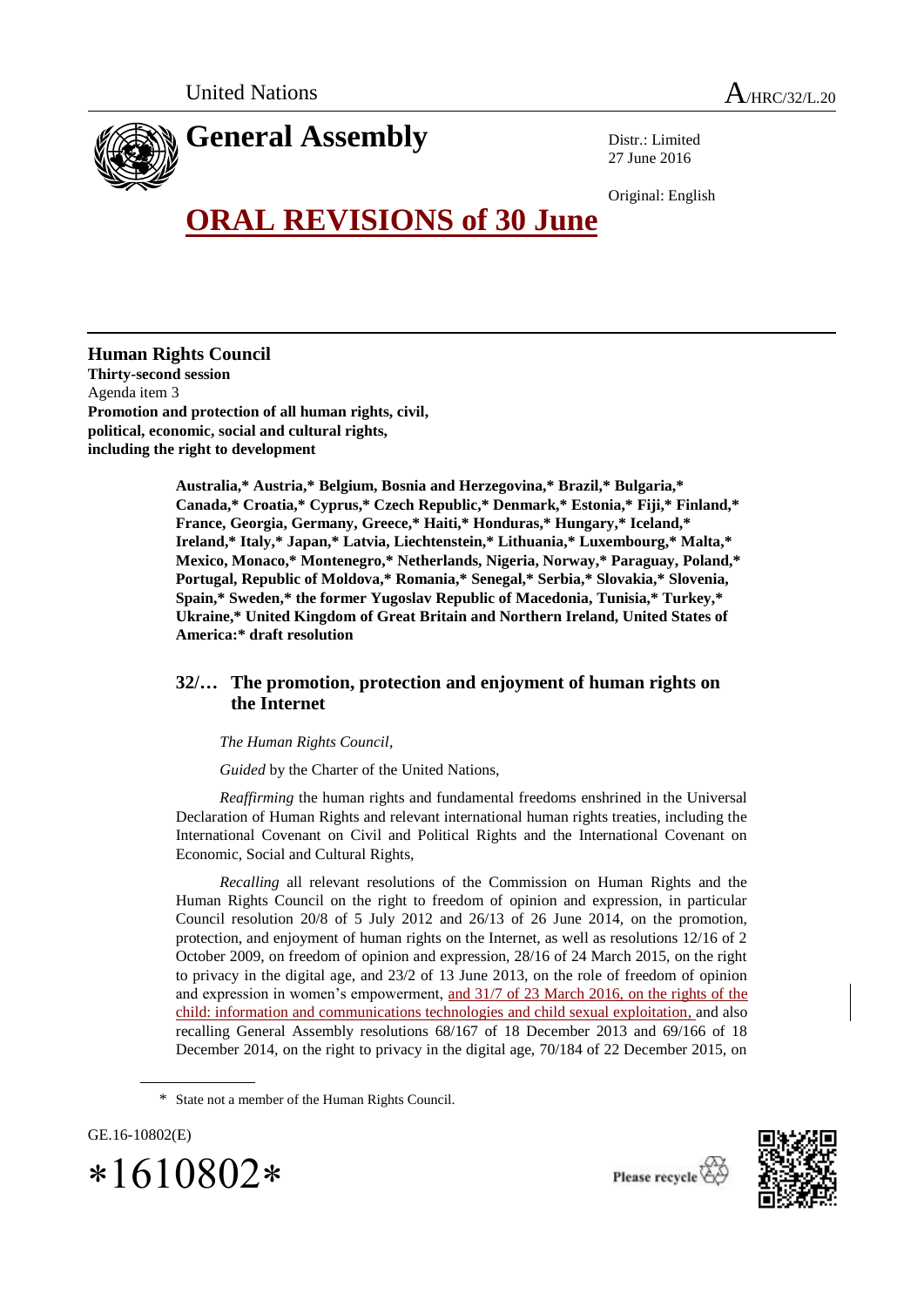information and communications technologies for development, and 70/125 of 16 December 2015, containing the outcome document of the high-level meeting of the General Assembly on the overall review of the implementation of the outcomes of the World Summit on the Information Society,

Welcoming the adoption of the 2030 Agenda for Sustainable Development,<sup>1</sup> and recognizing that the spread of information and communications technology and global interconnectedness has great potential to accelerate human progress, to bridge the digital divide and to develop knowledge societies,

*Taking note* of the Global Multi-stakeholder Meeting on the Future of Internet Governance, held in São Paulo on 23 and 24 April 2014, which acknowledged, inter alia, the need for human rights to underpin Internet governance and that rights that people have offline must also be protected online,

*Taking note also* of the previous sessions of the Internet Governance Forum, including the most recent meeting, held in João Pessoa, from 10 to 13 November 2015,

*Noting* that the exercise of human rights, in particular the right to freedom of expression, on the Internet is an issue of increasing interest and importance as the rapid pace of technological development enables individuals all over the world to use new information and communication technologies,

*Noting also* the importance of building confidence and trust in the Internet, not least with regard to freedom of expression, privacy and other human rights so that the potential of the Internet as, inter alia, an enabler for development and innovation can be realized, with full cooperation between governments, civil society, the private sector, the technical community and academia,

*Recognizing* that privacy online is important for the realization of the right to freedom of expression and to hold opinions without interference, and the right to freedom of peaceful assembly and association,

*Emphasizing* that access to information on the Internet facilitates vast opportunities for affordable and inclusive education globally, thereby being an important tool to facilitate the promotion of the right to education, while underlining the need to address digital literacy and the digital divide, as it affects the enjoyment of the right to education,

*Expressing concern* that many forms of digital divides remain between and within countries and between men and women, boys and girls, and recognizing the need to close them,

*Stressing* the importance of empowering all women and girls by enhancing their access to information and communications technology, promoting digital literacy and the participation of women and girls in education and training on information and communications technology, and encouraging women and girls to embark on careers in the sciences and information and communications technology,

*Recalling* articles 9 and 21 of the Convention on the Rights of Persons with Disabilities, which, inter alia, call upon States parties to take appropriate measures to promote access for persons with disabilities to new information and communications technology and systems, including the Internet,

*Recognizing* that, for the Internet to remain global, open and interoperable, it is imperative that States address security concerns in accordance with their international

 $1$  General Assembly resolution 70/1.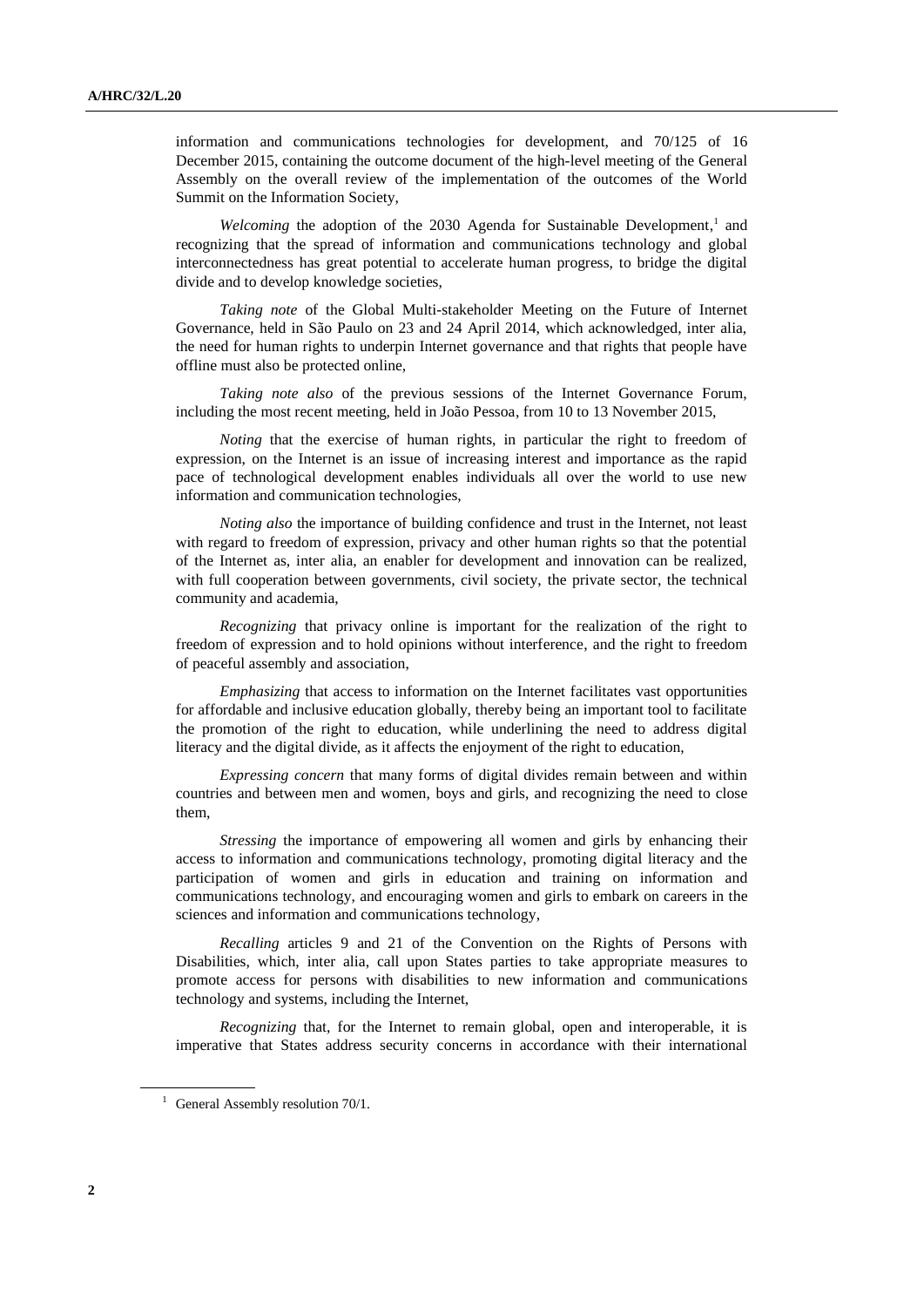human rights obligations, in particular with regard to freedom of expression, freedom of association and privacy,

*Deeply concerned* by all human rights violations and abuses committed against persons for exercising their human rights and fundamental freedoms on the Internet, and by the impunity for these violations and abuses,

*Deeply concerned also* by measures aiming to or that intentionally prevent or disrupt access to or dissemination of information online, in violation of international human rights law,

*Stressing* the importance of applying a comprehensive human rights-based approach when providing and expanding access to the Internet and for the Internet to be open, accessible and nurtured by multi-stakeholder participation,

*Taking note with appreciation* of the reports of the Special Rapporteur on the promotion and protection of the right to freedom of opinion and expression, submitted to the Human Rights Council at its seventeenth, twenty-third, twenty-ninth and thirty-second sessions,<sup>2</sup> and to the General Assembly at its sixty-sixth session, on freedom of expression on the Internet, $3$  and taking note of the report of the Special Rapporteur on the right to privacy, submitted to the Human Rights Council at its thirty-first session,<sup>4</sup>

*Considering* the key importance of government engagement with all relevant stakeholders, including civil society, private sector, the technical community and academia, in promoting and protecting human rights and fundamental freedoms online,

1. *Affirms* that the same rights that people have offline must also be protected online, in particular freedom of expression, which is applicable regardless of frontiers and through any media of one's choice, in accordance with articles 19 of the Universal Declaration of Human Rights and the International Covenant on Civil and Political Rights;

2. *Recognizes* the global and open nature of the Internet as a driving force in accelerating progress towards development in its various forms, including in achieving the Sustainable Development Goals;

3. *Calls upon* all states to promote and facilitate international cooperation aimed at the development of media and information and communication facilities and technologies in all countries;

4. *Affirms* that quality education plays a decisive role in development, and therefore calls upon all States to promote digital literacy and to facilitate access to information on the Internet, which can be an important tool in facilitating the promotion of the right to education;

5. *Affirms also* the importance of applying a comprehensive human rights-based approach in providing and in expanding access to Internet and requests all States to make efforts to bridge the many forms of digital divides;

6. *Calls upon* all States to bridge the gender digital divide and enhance the use of enabling technology, in particular information and communications technology, to promote the empowerment of all women and girls;

7. *Encourages* all States to take appropriate measures to promote, with the participation of persons with disabilities, the design, development, production and

<sup>&</sup>lt;sup>2</sup> A/HRC/17/27, A/HRC/23/40 and Corr.1, A/HRC/29/32 and A/HRC/32/38.

 $3$  A/66/290.

<sup>4</sup> A/HRC/31/64.